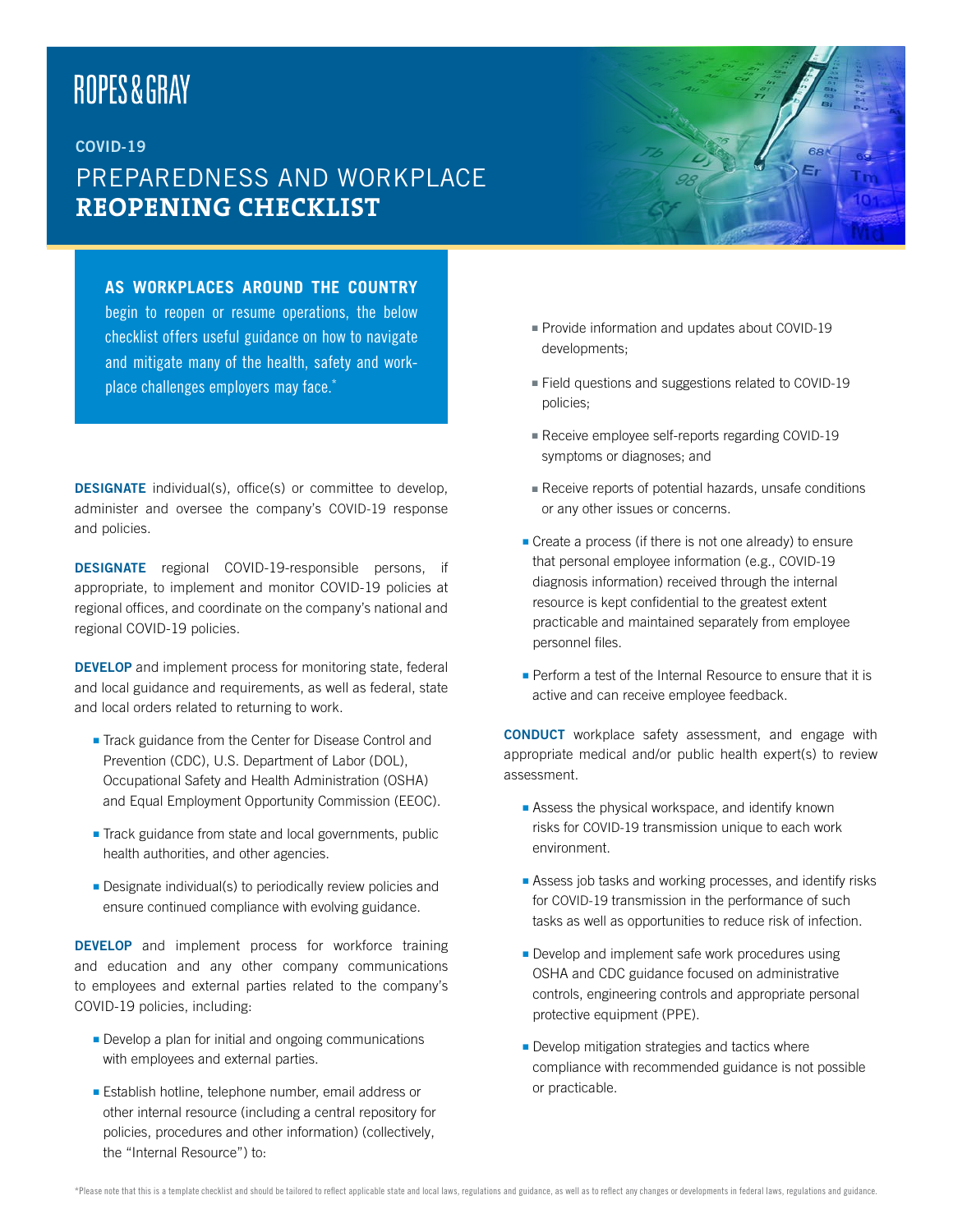**DEVELOP** and implement applicable administrative and engineering controls (including workplace signage) and mitigation strategies to minimize the risk of COVID-19 transmission in the workplace, including:

- $\blacksquare$  Conduct deep cleaning of workplace, including common areas and high-traffic spots, a schedule for recurring cleaning and disinfection, and a plan for deep cleaning in the event of a positive case in the workplace.
- $\blacksquare$  Install or otherwise implement physical improvements in the workplace needed to reduce the transmission of COVID-19 (e.g., partitions, shields, ventilation, modifications to open workspaces, etc.).
- $\blacksquare$  Ensure that any supplies necessary for administrative controls (e.g., disinfectant wipes, soap, PPE) are available and distributed according to developed policies and procedures (see below).
- $\blacksquare$  For buildings and spaces that have been closed for extended periods, take measures to ensure the safety of the building prior to employee return (e.g., ensure that the water system is safe to use after a prolonged shutdown to minimize the risk of Legionnaires' disease and other diseases associated with water).

**DEVELOP** and implement protocol for tracking employees' COVID-19 cases that complies with OSHA's recordkeeping and reporting requirements.

**n** Investigate and determine work-relatedness of an employee's COVID-19 illness.

DETERMINE whether return to work should be phased in, and, if so, which categories of employees should return first.

- $\blacksquare$  Consider whether there are employees who can perform their duties remotely, in whole or in part, and need not return to the workplace.
- $\blacksquare$  Consider alternative work scheduling (e.g., flexible hours, staggered shifts or start times, compressed workweeks, alternating workdays).

CONSIDER how employees will be screened before/upon return to the workplace, how ongoing screening will take place and whether employees will need to be compensated for their time submitting to such screening under applicable law.

- **-** Determine whether to offer COVID-19 tests in the workplace, including both diagnostic and antibody/serology training, and consider:
	- $\blacksquare$  Whether testing will be required or simply made available, and how frequently; and
	- $\blacksquare$  Which laboratory will be engaged to perform clinical testing, and the accuracy of the test.
- **-** Determine whether to implement employee temperature checks, and develop policy for such checks that takes into account:
- $\blacksquare$  Notice requirements under applicable law;
- Selection of qualified personnel and equipment used to take employee temperatures;
- $\blacksquare$  Selection of location and time periods during which employees will be available for temperature checks;
- $\blacksquare$  Social distancing and other logistics during testing hours;
- Use of PPE in connection with temperature checks;
- $\blacksquare$  Reporting of temperature check results and communications with relevant employees; and
- Recordkeeping relating to temperature checks and confidentiality obligations relating to use/disclosure of such information.
- $\blacksquare$  Determine whether to require all employees to submit a daily COVID-19 symptom attestation form (which could also require employees to take their own temperatures at home), and consider:
- $\blacksquare$  Logistics for completing, submitting and evaluating attestation forms.

**DETERMINE** whether and how customers, vendors, delivery persons and other visitors to the workplace will be screened, and whether all such visitors should be required to submit to temperature checks and/or complete and sign a screening questionnaire before entering the premises.

 $\blacksquare$  Develop procedure to maintain a log of all visitors to the workplace to assist with contact tracing in the event of a positive case in the workplace.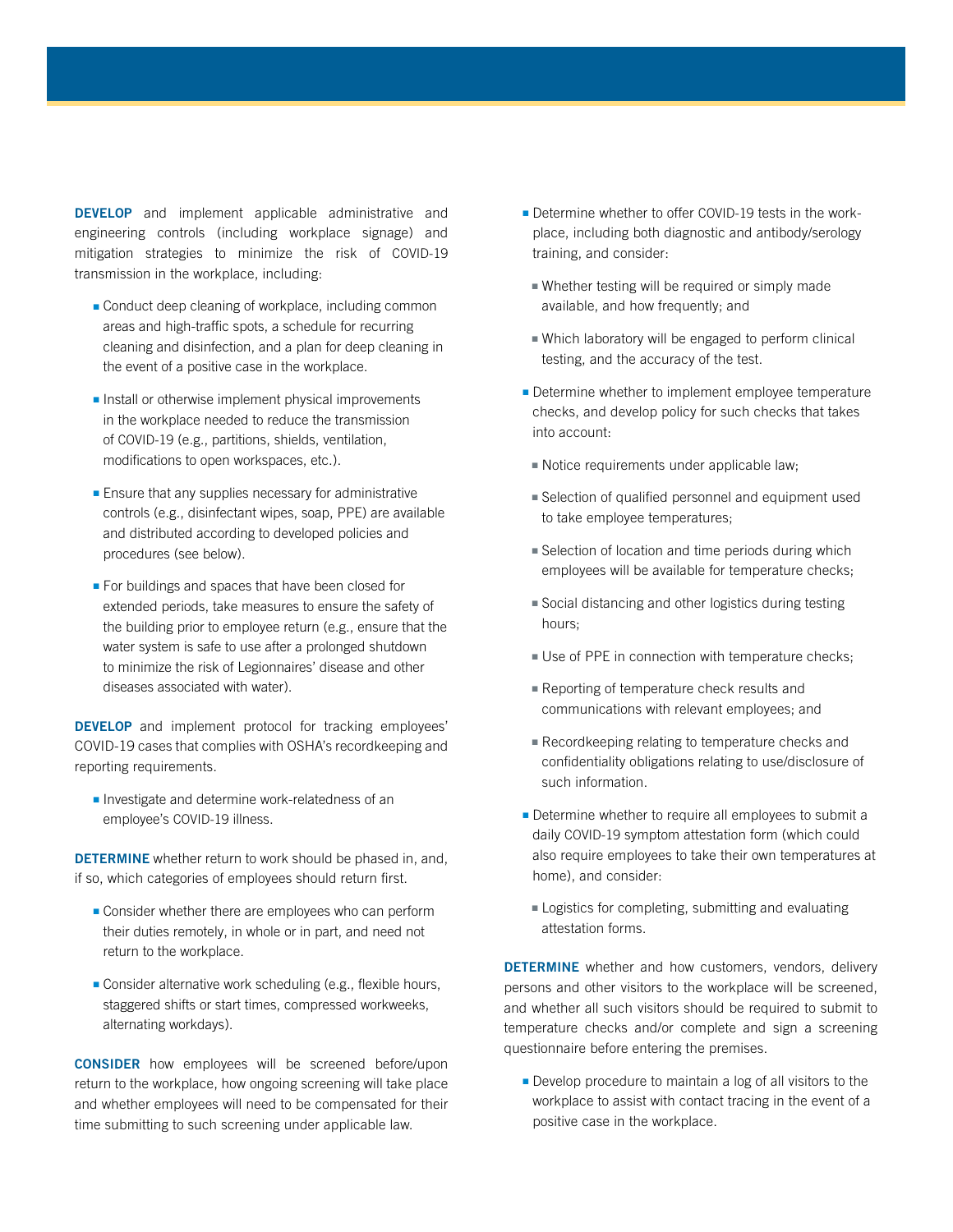DEVELOP and implement protocols around use of PPE, including:

- $\blacksquare$  Its acquisition, inventory, quality control, distribution, use and disposal (including compliance with OSHA standards, where applicable);
- $\blacksquare$  Whether the cost of PPE will be borne by the company; and
- $\blacksquare$  Whether the company is required to perform regular hazard assessments and training on proper equipment usage, provision and replacement pursuant to OSHA standards.

**DEVELOP** and implement workplace conduct policy that complies with OSHA standards, and consider:

- $\blacksquare$  Recommending (or requiring, under certain circumstances, including where mandated by law) that employees wear masks or other face coverings;
- $\blacksquare$  Requiring employees to stay six feet apart from each other or wear masks in the event that employees are not able to maintain at least six feet of distance;
- **Promoting frequent and thorough handwashing;**
- $\blacksquare$  Suspending the use of common areas and establishing occupancy protocols for high-traffic areas;
- **Discouraging the shared use of work tools and equipment;**
- **Example 2** Limiting visitors and in-person meetings, and encouraging the use of conferencing and phone conferencing; and
- **n** Suspending non-essential work travel.

ESTABLISH protocol for addressing confirmed or possible cases of COVID-19:

- $\blacksquare$  Create process through which employees can confidentially disclose potential exposure;
- **Exercise** immediate isolation/stay-at-home policy and consider which employees will be required to comply with the policy (e.g., employees who test or are presumed positive for COVID-19, employees who exhibit symptoms consistent with COVID-19, and employees who have been in close contact with workers or others who have tested positive for or are exhibiting symptoms consistent with COVID-19);
- $\blacksquare$  Develop protocol for return to work, considering applicable CDC criteria for employees' return to work ("symptom-based strategy" and "test-based strategy"), and whether to require physician clearance for return to work or other certification of ability to safely return to work;
- **-** Develop protocol for communications to workforce about employees who have confirmed or suspected cases of COVID-19;
- $\blacksquare$  Draft template notices to employees and other third parties who have been exposed to COVID-19; and
- $\blacksquare$  Implement contact assessment protocol in the event of COVID-19 positive case in the workplace (including notifications to public authorities and solicitation of assistance for contact assessment); consider engaging a medical expert to assist with such process.

**DEVELOP** any specific plans or protocols required by state or local law; for example:

#### CALIFORNIA

- Pursuant to its ["Resilience Roadmap,](https://covid19.ca.gov/roadmap/)" California has issued statewide [industry guidance](https://covid19.ca.gov/industry-guidance/) and [industry](https://covid19.ca.gov/industry-guidance/)[specific checklists](https://covid19.ca.gov/industry-guidance/) for businesses to follow and post at their worksites once permitted to reopen.
- Before reopening, all businesses must (1) perform a detailed risk assessment and implemental a sitespecific protection plan; (2) train employees on how to limit the spread of COVID-19, including how to screen themselves for symptoms and stay home if they have them; (3) implement individual control measures and screenings; (4) implement disinfecting protocols; and (5) implement physical-distancing guidelines.

#### ILLINOIS

- Pursuant to its ["Restore Illinois](http://www.dph.illinois.gov/restore)" plan, Illinois has issued statewide [industry guidance](http://www.dph.illinois.gov/topics-services/diseases-and-conditions/diseases-a-z-list/coronavirus/business-guidance) for businesses to follow once permitted to reopen.
- $\blacksquare$  The guidance advises employers to, among other things, establish and communicate to employees an Infectious Disease Outbreak Response Plan, including protocols for social distancing, minimizing exposure in the workplace, communicating information to employees and business partners, and coordinating with local health authorities.